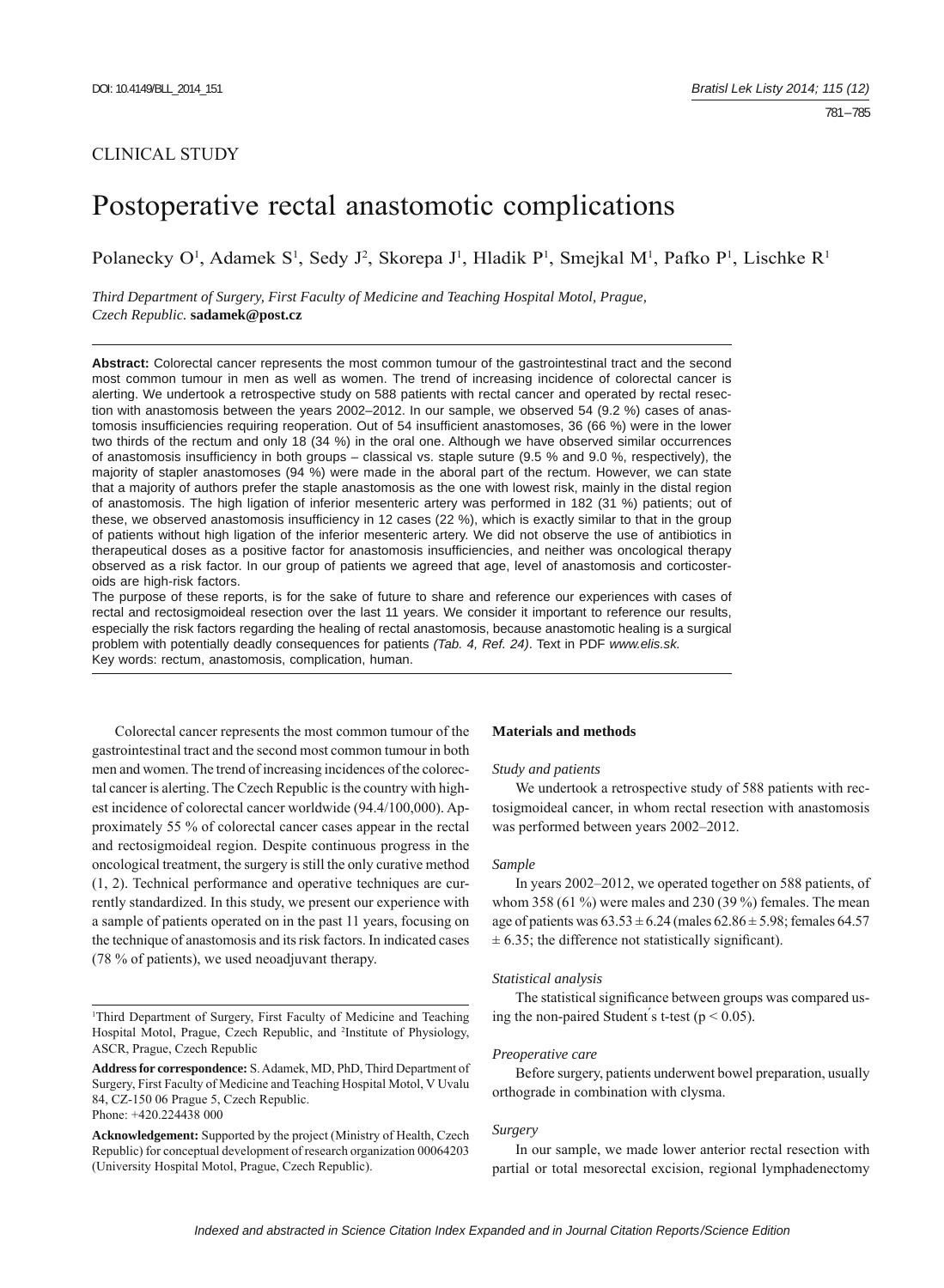## *Bratisl Lek Listy 2014; 115 (12)*

## 781 – 785

from iliac vessels to bifurcation of the aorta, and often even to the inferior mesenteric artery, which was not ligated in many cases. Orally, the line of resection was approximately 15 cm above the tumour, and aborally 1 cm at minimum below the tumour; in cases where we were close to 1 cm border, we used peroperative histology. Simultaneous use of operative rectoscope as well as pouche construction is not a routine technique at our department.

## *Non-surgical treatment*

Since year 2003, we have been using the neoadjuvant chemoradiotherapy or isolated radiotherapy. The unambiguously predominant method was concomitant chemoradiotherapy, mostly XELODA, and the use of 45 Gy radiotherapy, lasting 6–8 weeks. The isolated radiotherapy was used only in some cases, namely when patients were not able to accept chemotherapy. Neoadjuvant therapy was performed in all patients with staging higher than T2N0. In 4 cases, the disease was generalized and a specialist in oncology indicated only palliative treatment. In 49 patients (9 %) with bowel obstruction, we performed axial sigmoideostomia before neoadjuvant therapy, which was interiorised during subsequent resection. We do not perform protective ileo- or colostomia as standard care, but we did it in only 7 patients due to technical problems during anastomosis construction. During the examined period, we have changed the anastomotic technique. Since 2004, we have been using the transanal stapler anastomosis technique. We mainly use the double stapling method with interruption of rectum by the linear stapler Contour. In 27 % of cases, we used the method of single stapling with the closure of the rectal stub by single sutures. In relation to the use of staplers and indications of neoadjuvant oncological treatment, a decrease in number of rectal amputations is apparent in our sample (Tab. 1). The still used manual technique of anastomosis is based on a connection with single sutures or continuous one in one layer. In cases of technical problems, we perform the test of hermetic closure by transanally instilated solution; we have but repeatedly observed that postoperative hermetic closure does not correlate with postoperative sufficiency in anastomosis.

## *Postoperative care*

 The postoperative care was standardized. Until the postoperative days 2–4, the patients had only liquid diet, next day they were given mash diet, followed by non-residual diet modified according to clinical status of individual patients and their bowel function.

## *Risk factors*

The tested risk factors included the level of anastomosis, technique of anastomosis, perioperative blood loss, use of antibiotics, oncological therapy, immunosupression (corticosteroids administration), high ligation of inferior mesenteric artery, and age.

## *Level of anastomosis*

In our sample, we analysed the role of anastomosis level in anastomosis insufficiency. We divided patients into two groups: (i) oral third (distance of 8–13 cm from anal verge) and aboral two thirds of rectum (distance of 0–7 cm from anal verge).

## **Results**

## *Patients*

Out of our sample of 588 patients, we have observed 54 patients (9 %) with insufficiency, while 40 of them  $(74\%)$  were older than 60 years. Mean age of patients with insufficiency was but not statistically significant from other patients  $(64.25 \pm 6.12 \text{ vs } 62.14$  $\pm$  5.96; p = 0.34). The level of anastomosis in patients with insufficient anastomosis was (i) 0–7 cm from anus in 36 patients (67 %) and (ii) 8–13cm from anus in 18 patients (33 %).

## *The technique of anastomosis*

Together, we have performed 178 anastomoses with manual method, of which  $17$  ( $10\%$ ) were insufficient and  $410$  stapler anastomoses, of which  $37$  (9 %) were insufficient. Thus, out of our sample of 588 patients, together 410 patients (70 %) underwent stapler anastomosis. Out of the sample of 54 patients with insufficiency, 37 patients (69 %) had stapler anastomosis, whereas out of the rest of 534 of patients from the sample, 373 (70 %) of patients had stapler anastomosis. The difference between these groups was not statistically significant (Student's t-test,  $p = 0.83$ ). Thus, the type of the anastomosis had no predictive value on the occurrence of anastomosis insufficiency.

## *Reoperation*

As a criterion for anastomosis insufficiency, we have used the indication for reoperation on the basis of the clinical status of the patient (stercoral secretion from drainage, signs of peritonitis, increased temperature, increase in inflammatory markers), or signs of anastomosis insufficiency proved by extralumination of contrast on CT or irigographic examination. The numbers of patients who underwent rectal resection and patients with anastomosis insuffi-

**Tab. 1. Overview of numbers of patients with colorectal cancer, treated in our department between years 2002–2012.**

| Year                     | 2002 | 2003 | 2004 | 2005 | 2006 | 2007 | 2008 | 2009 | 2010 | 2011 | 2012 |
|--------------------------|------|------|------|------|------|------|------|------|------|------|------|
| <b>Rectal Resection</b>  |      |      | 60   | 62   | 01   | 58   | 59   | 42   | 47   | 48   | -43  |
| Colorectal Resection     |      | 126  | 132  | .42  | 143  | 139  | 141  |      | 151  | 142  | 138  |
| <b>Rectal Amputation</b> |      |      |      |      |      |      |      |      |      |      |      |

| Tab. 2. Numbers of patients who underwent rectal resection and patients with anastomosis insufficiency, who were reoperated. |  |  |  |
|------------------------------------------------------------------------------------------------------------------------------|--|--|--|
|------------------------------------------------------------------------------------------------------------------------------|--|--|--|

| Year                      | 2002 | 2003                        | 2004 | 2005 | 2006 | 2007 | 2008 | 2009     | 2010 | 2011 | 2012 |
|---------------------------|------|-----------------------------|------|------|------|------|------|----------|------|------|------|
| Rectal resection          |      | --<br>$\tilde{\phantom{a}}$ | 60   | υz   | v.   | 58   |      | 4,<br>т4 |      |      |      |
| Anastomosis insufficiency |      |                             |      |      |      |      |      |          |      |      |      |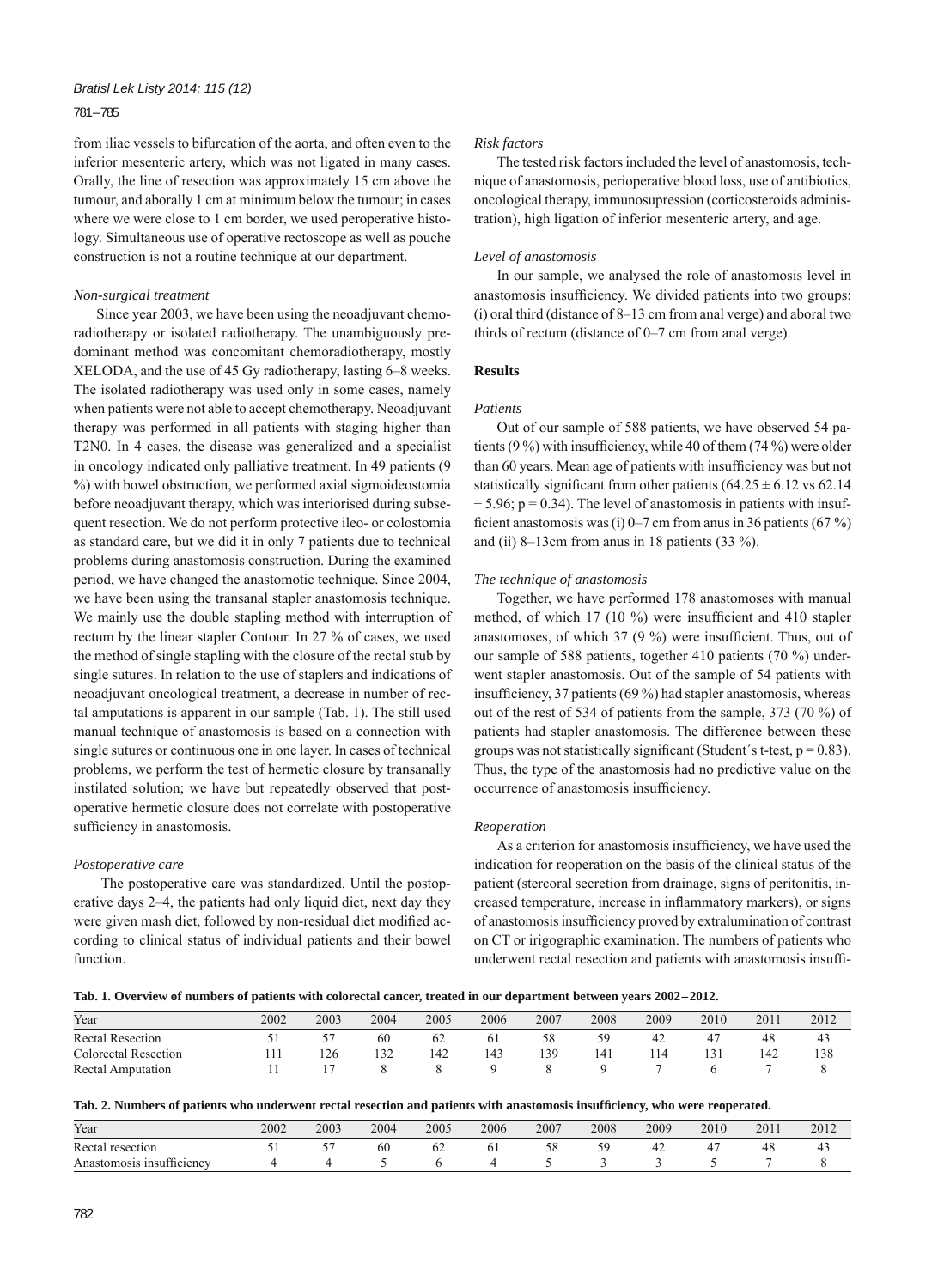| Authors         | n    | Year | Level of anastomosis    | Leak rate | Level of anastomosis     | Leak rate |
|-----------------|------|------|-------------------------|-----------|--------------------------|-----------|
| Goligher et al. | 73   | 1970 | extraperitoneal         | 69%       | intraperitoneal          | 40%       |
| Shrock et al.   | 339  | 1973 | extraperitoneal         | $11\%$    | intraperitoneal          | $6\%$     |
| Manson et al.   | 152  | 1976 | extraperitoneal         | 24 %      | intraperitoneal          | $4\%$     |
| Heald et al.    | 100  | 1981 | $0 - 7$ cm <sup>*</sup> | 19%       | $7-15$ cm <sup>*</sup>   | $0\%$     |
| Heberer et al.  | 157  | 1982 | $0-10$ cm <sup>*</sup>  | 20%       | $10-15$ cm <sup>*</sup>  | 14 %      |
| Vignali et al.  | 1014 | 1997 | $0 - 7$ cm <sup>*</sup> | $8\%$     | $7 - 15$ cm <sup>*</sup> | $1\%$     |
| Rullier et al.  | 272  | 1998 | $0 - 5$ cm <sup>*</sup> | 19%       | $5-15$ cm <sup>*</sup>   | 5 %       |

**Tab. 3. Colorectal anastomotic dehiscence in relation to the level of anastomosis.**

\*distance from anal vedge

## **Tab. 4. Comparison of occurence of anastomosis insuffi ciency between group of patients sutured by classical suture when compared with patients where stapler was used.**

|                              | Classical suture | Stapler      |
|------------------------------|------------------|--------------|
| Total number of anastomoses  | 178 (100%)       | $410(100\%)$ |
| Anastomoses in aboral part   | 13(6%)           | 385 (94%)    |
| Insufficiency in anastomosis | $17(9.5\%)$      | $37(9.0\%)$  |

ciency, who were reoperated, is shown in Table 2. In our sample, we observed that 9.2 % of patients needed reoperation due to insufficiency in anastomosis.

## *Level of anastomosis*

Of all 54 insufficient anastomoses from 2002 to 2012, 36 (66 %) were in the lower two thirds of rectum and 18 (34 %) were anastomosis in the oral third of rectum. The relation between the level of anastomosis and insufficiency is apparent (Tab. 3).

## *Type of suture*

The next criterion was the comparison of anastomosis insufficiency occurrence in patients in whom the suture was made by stapler or with manual sutures. Although we have observed similar occurrence of anastomosis insufficiency between both groups  $(9.5\% \text{ vs } 9.0\%)$ , the majority of stapler anastomoses  $(94\%)$  were made in the aboral part of the rectum, when compared with only 6 % done with classical anastomoses (Tab. 4). In all anastomoses sutured by classical method, monofil PDS in one layer was used. In stapler anastomoses, we did not observe a significant difference between single and double stapling methods. However, albeit more expensive, the double stapling method is easier to perform.

## *Blood loss*

Out of our sample of 588 patients, together in 165 patients (28 %), the blood loss was higher than 1000 ml. Out of the sample of 54 patients with anastomosis insufficiency, 33 patients  $(61 \%)$ had blood loss higher than 1 liter, whereas of the rest of 534 of patients from the sample, 132 (25 %) had blood loss higher than 1 liter. The difference between these groups was statistically significant (Student's t-test,  $p = 0.000002$ ). Thus, we can conclude that marked blood loss increases the risk of anastomosis insufficiency.

## *High ligature of inferior mesenteric artery*

Out of our sample of 588 patients, together 182 patients (31 %) underwent high ligature of inferior mesenteric artery. Of the sample of 54 patients with insufficiency, 12 patients  $(22 \%)$  had high

ligature of inferior mesenteric artery, whereas out of the rest of 534 of patients from the sample, 170 (32 %) had high ligature of inferior mesenteric artery. The difference between these groups was not statistically significant (Student's T-test,  $p = 0.15$ ). Thus, although the data indicate that high ligature of inferior mesenteric artery might slightly decrease the occurrence of anastomosis insufficiency, the differences are not statistically relevant.

## *Antibiotics*

The prophylactic use of antibiotics (one shot) was a standard care in our sample. During postoperative course, out of our sample of 588 patients, together 86 patients (15 %) required antibiotics in therapeutic doses. Out of the sample of 54 patients with insufficiency, 22 patients  $(41 \%)$  had antibiotics in therapeutic doses. whereas out of the rest of 534 patients from the sample, 64 (12 %) had antibiotics. The difference between these groups was statistically significant (Student's t-test,  $p = 0.000000008$ ). Thus, we can conclude that patients with anastomosis insufficiency required antibiotics significantly more often.

## *Neoadjuvant chemoradiotherapy*

Out of our sample of 588 patients, together 458 patients (78 %) underwent neoadjuvant chemoradiotherapy. Out of the sample of 54 patients with insufficiency, 39 patients (72 %) had neoadjuvant chemoradiotherapy, whereas out of the rest of 534 of patients from the sample, 419 (78 %) had neoadjuvant chemoradiotherapy. The difference between these groups was not statistically significant (Student's t-test,  $p = 0.29$ ). Thus, although the data indicate that neoadjuvant chemoradiotherapy might slightly decrease the occurrence of anastomosis insufficiency, the differences are not statistically relevant.

## *Corticotherapy (Immunosupresion)*

Out of our sample of 588 patients, together 44 patients (7 %) underwent immunosupresive therapy in form of corticoids. Out of the sample of 54 patients with insufficiency, 8 patients (15 %) had corticotherapy, whereas out of the rest of 534 of patients from the sample, only 36 (7 %) had immunosupressive therapy by corticoids. The difference between these groups was statistically significant (Student's t-test,  $p = 0.03$ ). Thus, we can conclude that corticotherapy increases the risk of anastomosis insufficiency.

In summary, important risk factors for the development of anastomosis insufficiency include the age of patient, level of the anatomosis, corticotherapy and perioperative blood loss. On the other hand, speculative risk factors include inferior mesenteric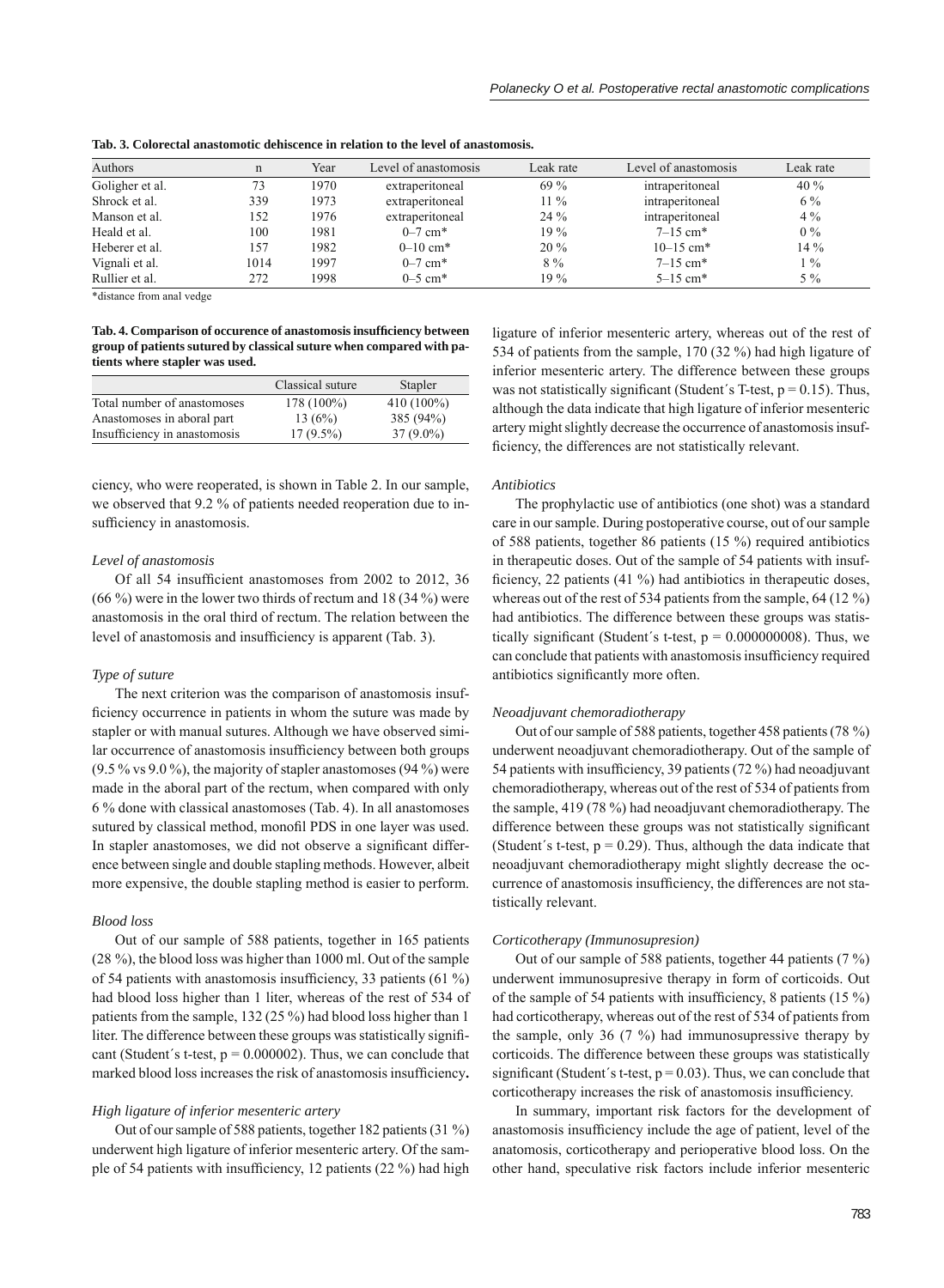## 781 – 785

artery ligation, antibiotic administration, oncological therapy and technique of anastomosis performed. In case of the technique of anastomosis, several other factors play a role, such as preferences and experience of the surgeon, and price.

## **Discussion**

The role of particular risk factors in the development of anastomosis insufficiency is not completely clear. While some are generally accepted as proved risk factors, there are many others, such as gender or smoking, where the risk has not been proved. Nevertheless, the majority of studies show the basic principles of anastomosis construction. It must be sutured without tension and must have vital and well-vascularised borders. Moreover, the preparation must be adequately meticulous, without mechanical injury to the bowel. No distal obstruction should be present.

When we focus on the healing of anastomosis, the important factors are the production of collagen by fibroblasts as well as the proliferation of smooth muscle cells1. When intraabdominal infection, such as peritonitis, is present, the synthesis of collagen is inhibited (2), and this can cause important problems hindering the healing of the anastomosis. Significant changes in healing of anastomosis are also described in cases where corticosteroids were administered  $(3, 24)$ , as well as in cases with significant blood loss, requiring blood transfusion (4, 5).

The particular anastomosis technique is a topic of discussion. The basic principles are mentioned above. The role of the type of the suture and the number of layers is a question of personal preferences and knowledge of a particular surgeon. There are papers which show better results in two-layered anastomosis (6, 7), whereas others found similar results in one-layered and twolayered anastomoses (8, 21). The breakthrough in the technique of anastomosis was the development of stapler anastomosis. While in our study, the result is slightly better with the use of stapler anastomosis, there are papers showing similar results of stapler technique and classical suture (9, 10, 22). On the contrary, other papers proved better results in favour of the stapler anastomosis (11, 12, 23). It is important to notice that stapler anastomoses are used predominantly in more risky cases, i.e. aboral parts of the rectum. Table 3 summarises the colorectal anastomotic dehiscence in relation to the level of anastomosis. It is evident, that in aboral levels there is a higher incidence of anastomosis insufficiency.

Our results indicate that the use of staplers together with neoadjuvant oncologic therapy significantly improved the number of resections with continence. Another advantage is the shortened time of operation. In conclusion, stapler anastomoses represent a significant improvement in the field of rectal surgery.

The positive impacts of bowel preparation, small pelvic drainage or supportive stomia have been discussed for a few years. Many papers published equal results of insufficiency in anastomosis in patients, who had bowel preparation and those who did not (13, 14). The same was published for the local bowel preparation with antibiotics15. We do not perform temporary colostomy or ileostomy as standard care, only in high-risk anastomoses, as for example during technical problems in the course of construction of anastomosis. However, many publications present equal results in patients with and without protective stomia (16, 17, 20).

There are many known risk factors. Verified risk factors include, for example, the age of patient, anastomosis level, peritonitis or corticotherapy; while the suspected risk factors include smoking or male gender. We did not prove that ligation of the inferior mesenteric artery, antibiotic use or type of the oncological treatment are significant risk factors.

High ligature of the inferior mesenteric artery is used by many authors as standard care during rectal or rectosigmoideal resection, as a part of lymphadenectomy, or due to necessity of left bowel mobilization. The ligature of the inferior mesenteric artery worsened the vascularization of the proximal part of the anastomosis, thus requiring the evaluation of the level of proximal bowel resection (18). Due to this reason, the control of blood pressure by Doppler sonography is advised (19). Another condition is the appropriate mobilization of the bowel, which is essential for the performance of tension-free suture.

Both antibiotics and oncological therapy respresent factors, that were not found to be high risk; many authors do not prefer the systemic use of antibiotics (15). In oncological therapy, we can find many factors that can be alternatively recognized as high-risk or low-risk (17).

Some papers state that male gender, hypoalbuminaemia or the absence of small pelvis drainage are risk factors. Other papers mention chronic obstructive pulmonary disease, smoking, alcohol abuse or obesity. These factors are mentioned to play a role in ASA status, worsen postoperative morbidity, and thus having a negative impact on the healing of anastomosis.

In conclusion, we can state that among surgeons, there is no consensus in the technique of anastomosis construction just as well as in the potential risk factors. Nevertheless, we can state that a majority of authors prefer stapler anastomosis as the one with lowest risk, mainly in the distal part of the anastomosis. A majority of authors agree that age, level of anastomosis, peritonitis and corticosteroids are high-risk factors. These findings correlate with the results of our study.

## **References**

**1. Graham MF, Drucker DE, Diegelmann RF, Elson CO.** Collagen synthesis by human intestinal smooth muscle cells in culture. Gastroenterology 1987; 92: 400–405.

**2. Ahrendt GM, Tantry US, Barbul A.** Intra-abdominal sepsis impairs colonic reoperative collagen synthesis. Am J Surg 1996; 171: 102–108.

**3. Furst MB, Stromberg BV, Batchford GJ et al.** Bursting strength after corticosteroid treatment. Dis Colon Rectum 1994; 37: 12–15.

**4. Tadros T, Wobbes T, Hendricks T.** Blood transfusion impairs the healing of experimental intestinal anastomoses. Ann Surg 1992; 215: 276–281.

**5. Tadros T, Wobbes T, Hendricks T.** Opposite effects of interleukin-2 on normal and transfusion suppressed healing of experimental intestinal anastomoses. Ann Surg 1993; 218: 800–808.

**6. Everett WG.** A comparsion of one layer and two layer techniques for colorectal anastomosis. Br J Surg 1975; 62: 135–140.